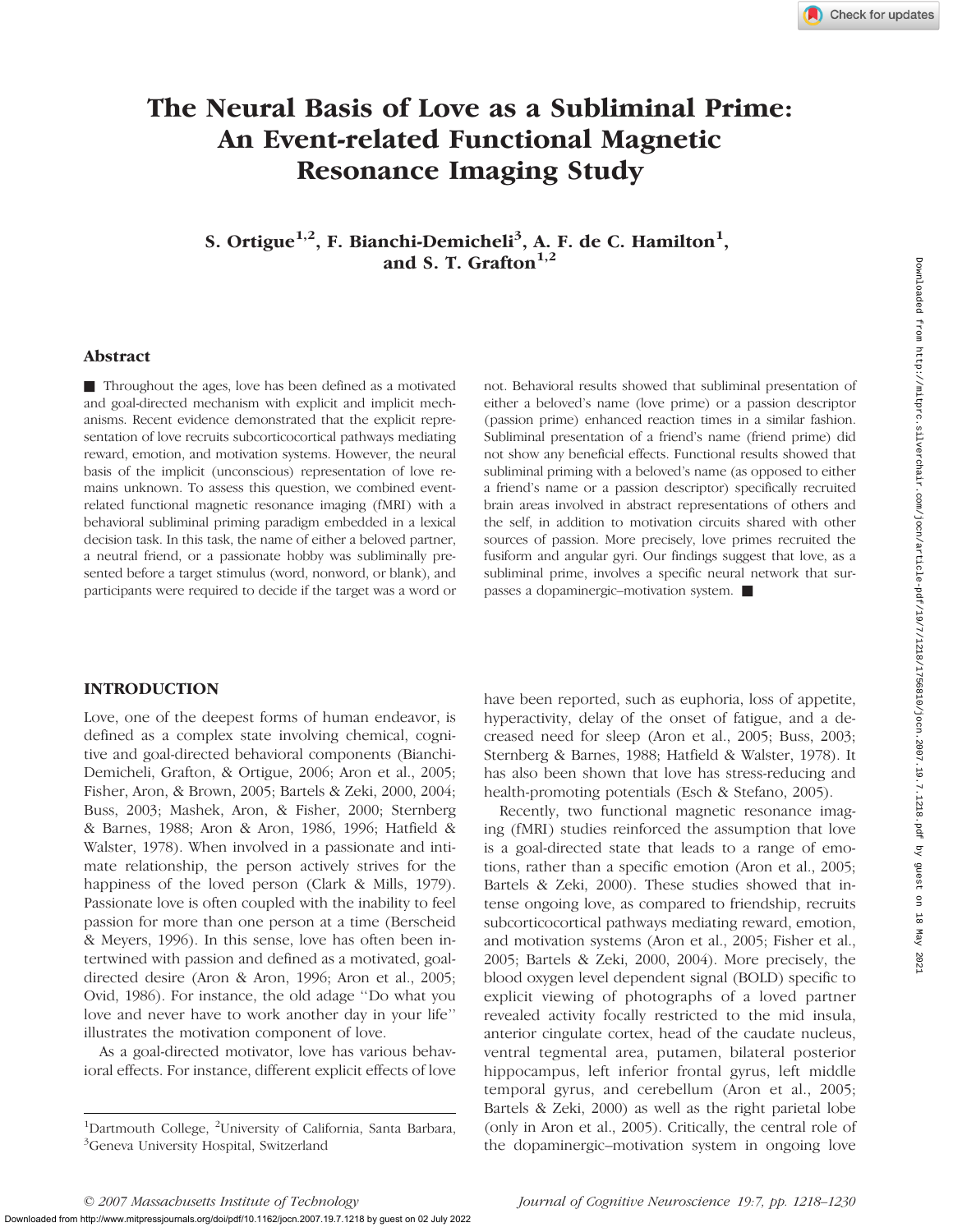has been emphasized by high positive correlations between the subjective feeling of love (passionate love scale [PLS] scores; Hatfield & Sprecher, 1986) and BOLD responses recorded from the anteromedial caudate nucleus (Aron et al., 2005). Thus, there is now some explicit functional evidence supporting the hypothesis that love, as a motivator, is a powerful source of behavior via dopaminergic circuits (e.g., Berscheid & Meyers, 1996; Sternberg & Barnes, 1988; Aron & Aron, 1986, 1991).

However, it is unknown if the implicit representation of love involves similar motivation/dopaminergic circuits. The previous two functional studies of the neural systems underlying love used only explicit tasks with faces (Aron et al., 2005; Bartels & Zeki, 2000) where explicit perception of familiar stimuli and conscious processing are potential confounds (due to top-down interference) for assessing selective unconscious mechanisms (Dehaene, Changeux, Naccache, Sackur, & Sergent, 2006; Dehaene & Changeux, 2000; Dehaene, Kerszberg, & Changeux, 1998). Thus, the true benefit of love and its neural network on information processing without any top-down conscious interference remains unknown.

Here, we specifically assessed this question by combining event-related fMRI and a behavioral lexical decision task embedded in a subliminal priming paradigm, which is one of the more reliable ways of observing unconscious mechanisms if they exist. Subliminal priming is indeed a powerful experimental manipulation that provides a unique opportunity to examine the mechanisms of implicit cognition. Typically, in subliminal priming, a brief presentation (approximately less than 50 msec) of a masked visual stimulus induces a change (e.g., facilitation) in the speed or accuracy of the processing of a following target stimulus (priming effect; e.g., Bianchi-Demicheli et al., 2006; Henson, 2003; Musch & Klauer, 2003; Dehaene, Naccache, et al., 1998; Eimer & Schlaghecken, 1998; Murphy & Zajonc, 1993; Fazio, Sanbonmatsu, Powell, & Kardes, 1986). Facilitation effects due to subliminal priming may occur not only when the relation between primes and targets is a perceptual one, but also when it is a conceptual one (e.g., Spruyt, Hermans, De Houwer, & Eelen, 2004; Musch & Klauer, 2003; Dehaene, Naccache, et al., 1998). Love (as opposed to friendship) can be considered as a goal-directed drive that may induce implicit facilitation effects on cognitive behavior due to motivational and emotional mechanisms rather than a pure selective emotion without any motivational component (Bianchi-Demicheli et al., 2006; Aron et al., 2005). In light of this, one might expect our subliminal priming paradigm used in combination with event-related fMRI to show that the unconscious processing of a beloved's name (as opposed to a control friend's name) facilitates the behavioral processing of a subsequent stimulus through the recruitment of dopamine-rich brain regions (Bianchi-Demicheli et al., 2006; Aron et al., 2005; Fisher et al., 2005; Aron & Aron, 1986, 1996). However, a beloved's name and a friend's name do not vary exclusively on the motivation dimension. Many variables can induce differential brain activities between these two types of stimuli. One of these variables is the simple frequency with which someone thinks about their significant other, as opposed to their friend. The amount of time someone spends thinking about a beloved or a friend or both may indeed play a crucial role on the salience of each of these stimuli and thus lead to distinct brain activities between these stimuli. In order to exclude this confounding variable, we also included a novel type of prime as a control for frequency of thoughts, that is, a descriptor for a passionate interest, tailored to each individual, that induced frequency of thoughts that were equivalent to the frequency of thoughts about a beloved. Thus, in the present study, each experimental trial was randomly preceded by the subliminal presentation of one out of three different types of visual stimuli (primes): the name of the participant's beloved (love prime), and two control primes, that is, a name of the participant's friend (friend prime), or the participant's passion (passion prime).

This design allowed us to test whether the neural basis of the unconscious mental representation of love depends on (a) motivational/emotional components (by contrasting love primes vs. friend primes and passion primes vs. friend primes), (b) salience of the stimuli (by contrasting love primes vs. passion primes), or both. For instance, although we cannot exclude that passion for a person is different from passion for sports, art, or objects, we assume that love primes and passion primes, as implicit motivators, might share some common neural mechanisms (as opposed to friend primes) that could affect cognition, as previously predicted (Bianchi-Demicheli et al., 2006). This neurofunctional assumption is coherent with the recent Dehaene–Changeux computational model that suggests the reinforcement (via Hebbian-type learning) of conceptual associations by reward-motivated learning mechanisms (Dehaene & Changeux, 2000; Gisiger, Dehaene, & Changeux, 2000). According to this model, the internal representation of a reward signal is coded in  $n$  cortical areas of contribution weighted by "synaptic efficacities"  $w_0$ ,  $w_1$ , ...,  $w_n$ . Both reward and expectation signals converge at the level of the ventral tegmental area, and learning modifies synaptic weights to minimize the discrepancies between the two. The output of this ventral tegmental area adequately reproduces dopamine release during performance of various tasks (Gisiger et al., 2000). This Hebbian-based model illustrates the principle of cognitive learning by production and selection of pre-representation. Critically, because this model also posits that mental representations of stimuli may be distributed over different brain areas according to their conceptual structure (Pulvermuller, 1996, 1999), one might expect that our three types of prime stimuli (love, friend, and passion) have overlapping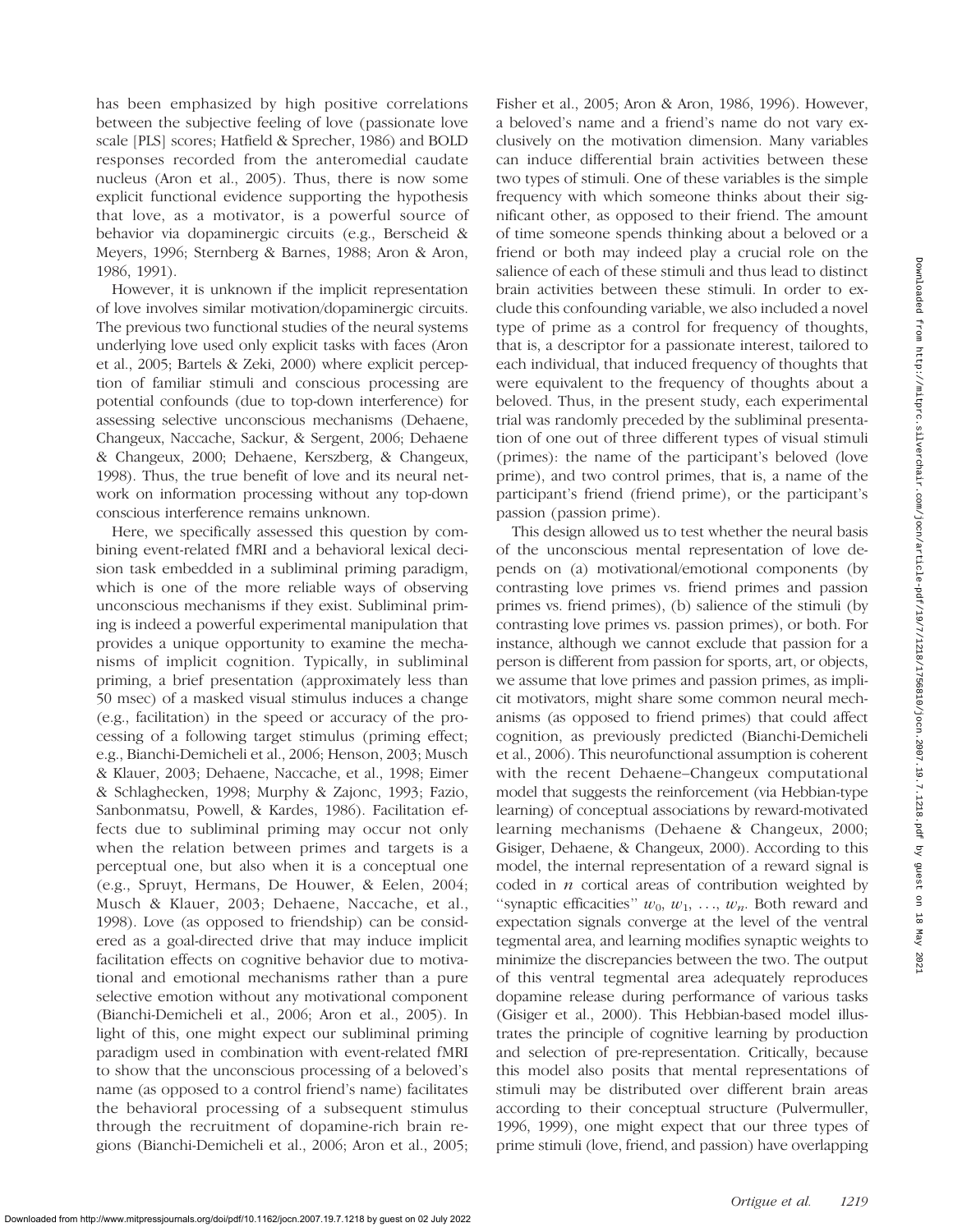and partly distinct neural representations on the basis of any differences in contextual encoding.

## METHODS

## **Participants**

Thirty-six healthy heterosexual women, aged  $20.1 \pm 3.2$ (mean  $\pm$  SD) years who were dating, engaged, or married to someone and who had a favorite passion in life (e.g., science, sports, art) provided written informed consent to participate in this experiment, which was approved by the Committee for Protection of Human Subjects. Participants were recruited from the Dartmouth College experiment scheduling system on the basis of advertisements indicating that experimenters were seeking individuals who were currently intensively in love. All participants had normal or corrected-to-normal vision, were not taking antidepressant medication, and had no chemical dependency and psychiatric or neurological illnesses. All participants were right-handed (Edinburgh Handedness Inventory, Oldfield, 1971).

Just prior to the scanning session, one of us (S.O.) interviewed each participant in a semistructured format to obtain general personal information (such as date of birth; handedness) and to establish the range of each participant's feelings of passionate love. This semistructured interview, based on standard studies, provided insights into the women's feelings about their beloved, the duration and the intensity of their love relationship, and the percentage of time they think about their beloved during their waking hours (Fisher, 2004; Hatfield & Sprecher, 1986). Then, each participant completed one standard self-report questionnaire: the PLS (Hatfield & Sprecher, 1986; example items: ''For me, (name of the beloved) is the perfect romantic partner''; ''I would rather be with (name of the beloved) than anyone else''; ''I have an endless appetite for affection from (name of the beloved)''. The reported duration of ''being in love" with their partner was 1–60 months (15.3  $\pm$  14.5  $[mean \pm SD]$ ).

On average, participants had a PLS score of  $7.7 \pm 1.22$ (SD) out of 9 points. The participant's subjective intensity of love for their partner was  $7.36 \pm 1.85$  (SD) on a 9-point scale.

As part of the same interview, participants were also asked about their passions in life, and every participant provided the name of a passionate hobby. As a selection criterion, only participants who reported thinking about their passion 60% of the day were included in the experiment. A  $t$  test conducted between percent of thoughts dedicated to the partner and percent of thoughts dedicated to the passion did not reveal any significant difference,  $t(35) = 0.299$ ,  $p = .766$ . Because this selection criterion was used for all participants, there was a ceiling effect of this variable. No correlation could have been done with reaction times (RTs), accuracy, or functional imaging data. Finally, participants were asked to provide the name of a male friend of similar age, sex and duration of friendship as their partners, with the imposed condition that they did not feel any emotional, physical, or intellectual attraction for him, such that this friend was neutral in the love dimension. The names of the participant's beloved, passion, and friend were used as primes during the fMRI scanning as detailed below.

## Procedure

During the scanner session, participants were instructed to perform a lexical decision task each time that they saw a visual stimulus flash onto the screen. They were asked to indicate as rapidly and as accurately as possible whether or not an English word was presented on that trial. Responses were made by pressing one of two response buttons on a keyboard with fingers of the right hand (''yes'' response with the index finger to words and ''no'' response with the middle finger to nonwords or blanks).

The visual stimulus on each trial was composed of a sequence of three frames (Figure 1) following a standard subliminal priming paradigm. First, a prime word was presented for 26 msec, followed by a mask of ########## symbols for 150 msec and then the target word for 26 msec. Stimulus onset asynchrony (SOA; i.e., the interval between the onset of the prime and the onset of the target) was 176 msec. Trials were separated by an interstimulus interval randomly chosen between 1500 and 6000 msec to allow accurate modeling of the hemodynamic response. All stimuli were presented using Cogent 2000 running in Matlab 7.0.1 under Windows XP, which provides control of display durations and accurate recordings of reaction times. Stimuli appeared in lowercase 43-point Courier New font, in white on a black background.

Each trial was composed of one of three primes together with one of 40 words, or one of 40 nonwords, or one of 40 ''blank'' trials, giving a total of 360 possible trials. Each of the possible trials was then randomly assigned to one of six blocks by means of a Latin square, which ensures that each block contained an equal number of beloved primes, passion primes, and friend primes, and an equal number of words, nonwords, and blanks; and words were never presented twice in a block. Trial order within a block was pseudorandomized with the constraint of no more than three consecutive trials with the same target type. Each participant performed six blocks with 60 trials in each block, for a total of 360 trials, which took up to 40 min including breaks between each block.

## Prime Stimuli

For each participant, three unique words (3 to 11 characters long) were used as prime stimuli. The first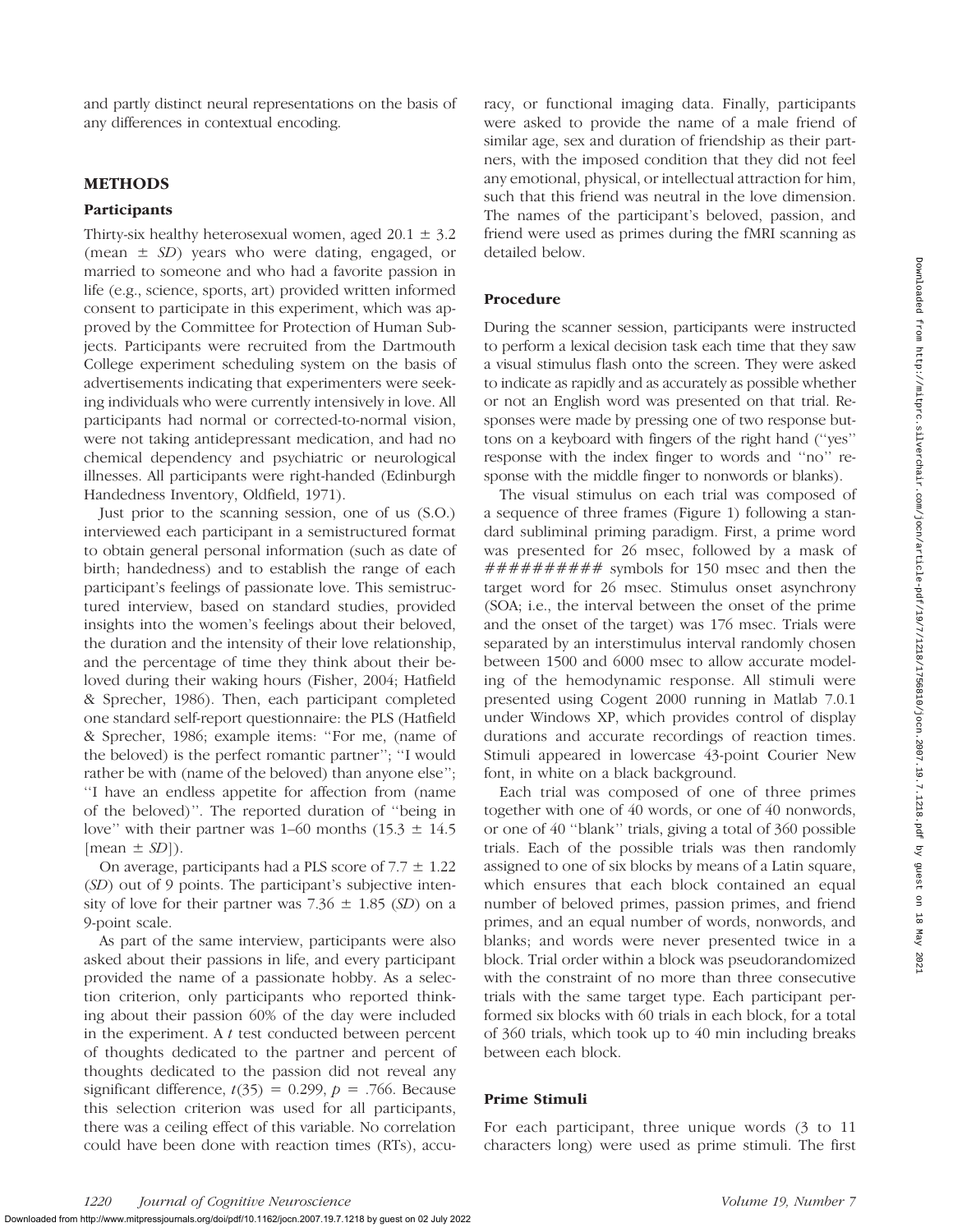Figure 1. Experimental design. Stimulus sequence. The visual stimulus on each trial was composed of a sequence of three frames. First, a prime word was presented for 26 msec, followed by a mask of  $# # # # # # # # #$ symbols for 150 msec and then the target word for 26 msec. Subjects were not informed of the presence of the prime. The type of target letter strings (emotional words, nonwords, or blanks) and the type of the primes (beloved, e.g., Romeo; neutral friend, e.g., Albert; and passion, e.g., piano) were randomly presented according to a Latin square calculated over the six experimental blocks. This means a target stimulus was not presented twice in the same block in order to avoid any effects of familiarization. In addition, the order of experimental trials was random, with the constraint of no more than three consecutive trials with the same target type.



name (either full first name, such as Robert, or shortened first name, such as Bob) of the participant's beloved was designated as the ''love prime.'' No nickname was used in the present study. A noun describing the participant's passion in life (e.g., dance, piano, softball), as supplied by the participant, was designated as the ''passion prime,'' and finally, the name of a friend was designed as the ''friend prime'' or ''control prime.'' No difference in name length between love, friend, and passion primes was observed,  $F(2,70) = 2.69$ ;  $p = .08$ . The presence of the prime was not mentioned to the subjects. To check that participants were not aware of the type of prime stimuli, we used an extensive debriefing procedure in which participants were asked increasingly specific questions about the study. This procedure revealed that all participants reported that they had seen the flash of the mask. However, no participant could report on the specific emotional or semantic contents of the flashes.

# Target Stimuli

The 80 target letter-string stimuli (3 to 11 characters long) included 40 positive emotional English nouns and a set of 40 pronounceable nonwords (following the same consonant/vowel structure as words). Emotional words were selected from the Affective Norms for English Words (Bradley & Lang, 1999). In order to control any effect of word frequency, one half of the words were selected to be high in written word frequency, and the other half were low in written word frequency according to the Kucera and Francis linguistic database (Kucera & Francis, 1967). In addition, a  $2 \times 3$  analysis of variance (ANOVA) performed between low- versus highfrequency targets and the prime types did not show any main interaction:  $F(2,70) = .44$ ,  $p = .65$  for reaction times;  $F(2,70) = .41$ ,  $p = .96$  for accuracy. All words were selected to be high in valence and high in arousal (Bradley & Lang, 1999). High-  $(M = 220.95, SD =$ 144.67) and low-frequency ( $M = 27.6$ ,  $SD = 27.13$ ) emotional words were matched in word length (highfrequency words:  $M = 5.9$ ,  $SD = 1.48$ ; low-frequency words:  $M = 6.3$ ,  $SD = 1.95$ ;  $p = .48$ ), valence (highfrequency words:  $M = 7.40$ ,  $SD = 0.64$ ; low-frequency words:  $M = 7.55$ ,  $SD = 0.66$ ;  $p = .57$ ), arousal (highfrequency words:  $M = 5.89$ ,  $SD = 0.44$ ; low-frequency words:  $M = 6.42$ ,  $SD = 1.17$ ;  $p = .054$ ), abstractness (high-frequency words:  $M = 407,38, SD = 123,64$ ; lowfrequency words:  $M = 404.6$ ,  $SD = 118.84$ ;  $p = .95$ ; Coltheart, 1981).

## Magnetic Resonance Imaging

Imaging was performed with a 3T Phillips MRI scanner using an eight-channel phased-array head coil. For each functional run, an echo planar gradient-echo imaging sequence sensitive to BOLD contrast was used to acquire 30 slices per repetition time (TR) (4 mm thickness,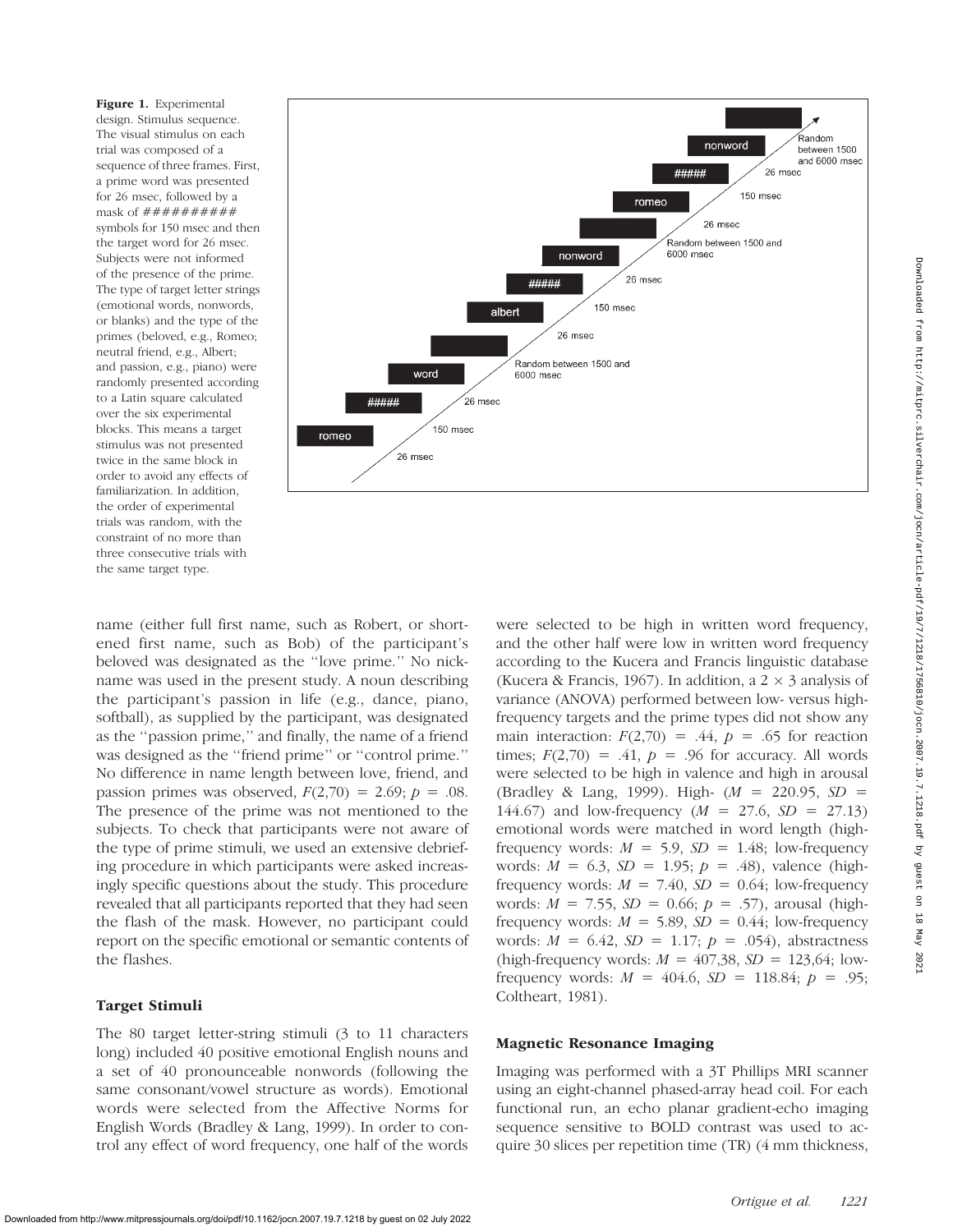0.5 mm gap), with a TR of 1976 msec, echo time (TE) of 35 msec, flip angle of  $90^{\circ}$ , field of view (FOV) of 240 mm, and  $80 \times 80$  matrix. One hundred fifty-seven wholebrain images were collected in each run. After all the functional runs, a high-resolution T1-weighted image of the whole brain was acquired using a spoiled gradient recalled 3-D sequence (TR =  $9.9$  msec; TE =  $4.6$  msec; flip angle =  $8^\circ$ , FOV = 240 mm; slice thickness = 1 mm, matrix =  $256 \times 256$ ).

#### Functional Image Processing

All analysis was carried out in SPM2 (www.fil.ion.ucl.ac. uk/spm). First, functional images were realigned to correct for head movement. Then, data were coregistered to the SPM2 EPI template, and normalized to a standardized Montreal Neurological Institute (MNI) stereotaxic space to give images with  $2 \times 2 \times 2$ -mm voxels. A design matrix was fitted for each subject with the trials in each cell of the three-by-three factorial design (3 primes  $\times$  3 target types) modeled by a standard hemodynamic response function and its temporal derivative. Each trial was modeled as a single event with zero duration, starting at the onset of the prime stimulus. Rest was not modeled. The design matrix weighted each raw image according to its overall variability to reduce the impact of movement artifacts (Diedrichsen & Shadmehr, 2005). The design matrix was fit to the data for each participant individually. After estimation, betas were smoothed (10-mm full width half maximum) and taken to the second level for random effect analysis.

#### Second-level Data Analysis

Our analysis aimed to identify which brain areas within the standard ''prime network'' were preferentially activated by love and passion regardless of the target type. To this purpose, we first identified the brain regions involved in the primed lexical decision task. This contrast of all primes  $>$  rest was thresholded at  $p < .001$  uncorrected and used to generate an inclusive mask of the priming network in the brain. Within this mask, we calculated contrasts for love > friend, passion > friend, love > passion, and passion > love, and report results that passed a threshold of  $p < 0.01$  and a cluster size of 10 voxels. We used a masking approach to restrict the likelihood of false positives rather than a region-of-interest approach, because the lack of previous studies of subliminal priming for love and passion means that we cannot make strong a priori predictions of the locations of our results.

#### **RESULTS**

#### Behavioral Results

In order to compare our results with two previous fMRI studies (Aron et al., 2005; Bartels & Zeki, 2000)

that used a recruitment method similar to ours, we first calculated correlations between the various scores we obtained. We tested whether the questionnaire data correlated significantly with relationship length or percent of thoughts (or whether any of these variables correlated with each other); they did not (Table 1). That is, as was found by Aron et al. (2005), there were no significant correlations among PLS scores and length of being in love (Pearson correlation,  $r = .15$ ,  $p = .39$ ). Because in the present study, scores obtained at the PLS, 9-point scale, and the percent of daily thoughts dedicated to the beloved were highly correlated with each other (Table 1), we calculated a composite measure by combining the individual measures of these three scales (averaged as Z scores). There was no correlation between this composite measure and length of being in love (Pearson correlation,  $r = .15$ ,  $p = .38$ ; Table 1).

Our behavioral results showed that both the subliminal presentation of passion (580  $\pm$  19.58 msec [mean  $\pm$  $SE$ ) and love (581  $\pm$  19.92 msec [mean  $\pm$  *SE*]) induced beneficial effects (faster reaction times) on the explicit detection of words, love:  $F(1,35) = 5.22$ ;  $p = .03$ ; passion:  $F(1,35) = 6.74$ ;  $p = .01$ , compared to the subliminal presentation of a control friend's name (607  $\pm$ 23.4 msec [mean  $\pm$  *SE*]). No behavioral difference was found between love and passion ( $p = .95$ ). No specific beneficial effect of prime was found for nonword detection,  $F(2,70) = 0.15$ ;  $p = .87$ . However, a general main effect of prime was found independently of the target,  $F(2,70) = 4.09$ ;  $p = .02$ , indicating that subjects were faster to respond after a beloved prime (608  $\pm$  19.49) [mean  $\pm$  *SE*]) or a passion prime (607  $\pm$  19 [mean  $\pm$ 

Table 1. Pearson's r Correlation Coefficient between Each Measure of Love (PLS, 9-Point Scale, and Percent of Thoughts) and Length of Duration

| Pearson's r<br>Correlation<br>Coefficient | PLS | 9-Point<br>Scale | Intensity Percent of Length of | Thoughts Duration Composite |     |
|-------------------------------------------|-----|------------------|--------------------------------|-----------------------------|-----|
| <b>PLS</b>                                | 1   | $S***$           | $S***$                         | ns                          |     |
| 9-Point<br>intensity<br>scale             | .86 | 1                | $S***$                         | $ns$ (trend)                |     |
| Percent of $.73***$ 61***<br>thoughts     |     |                  | 1                              | ns                          |     |
| Length of<br>duration                     | .15 | .33              | $-.02$                         | 1                           | .15 |
| Composite                                 |     |                  |                                |                             | 1   |

Composite averages the individual measures of the three love scales (as  $Z$  scores), that is, PLS, 9-point intensity scale, and percent of thoughts. PLS = passionate love scale; S = significant;  $ns$  = nonsignificant,  $p > .05$ ; trend = trend of significance,  $.05 < p < .06$ .  $***p < .001$ .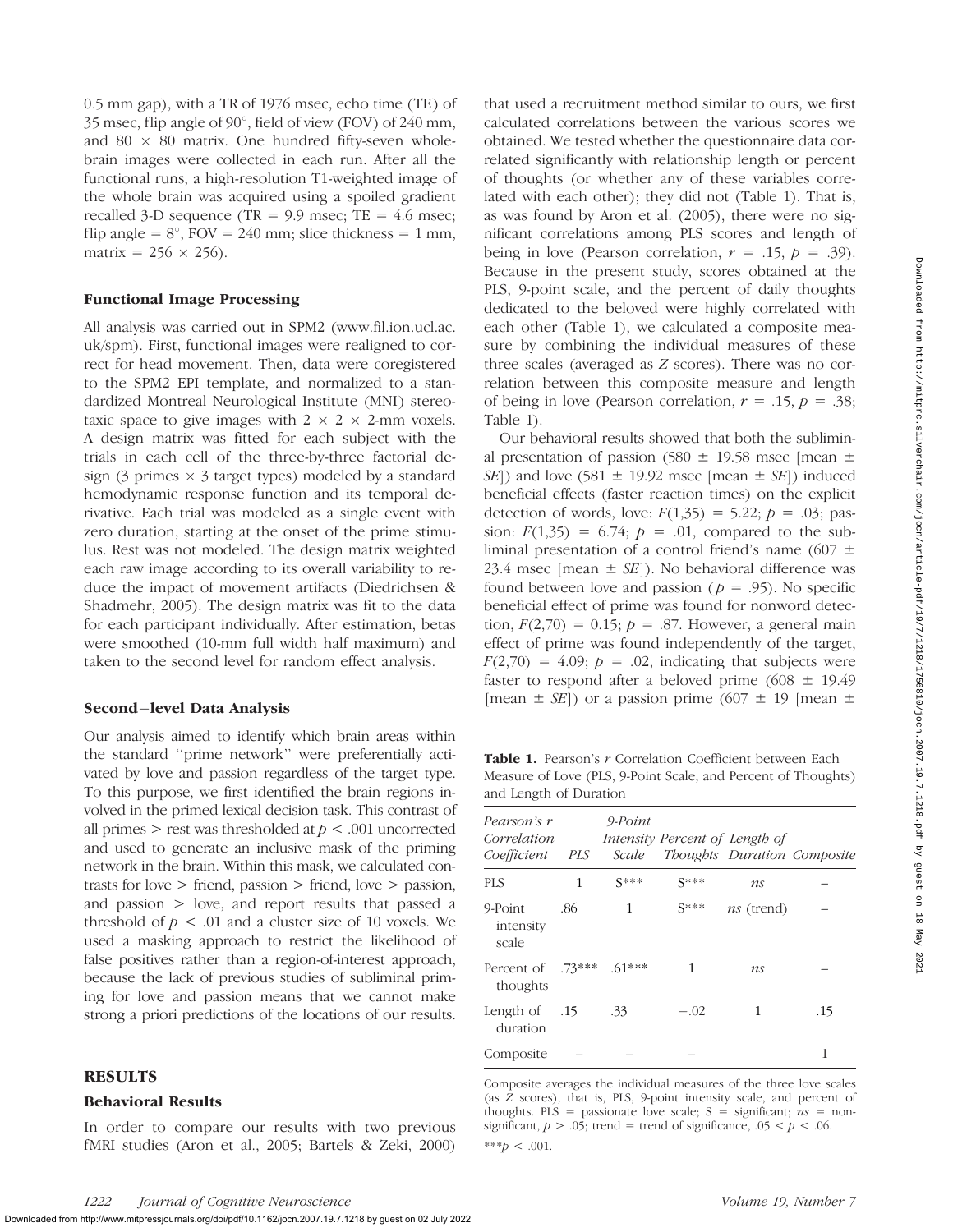SE]) than after a friend prime (621  $\pm$  21.41 [mean  $\pm$ SE]). A 2  $\times$  3 ANOVA involving simple effects of primes (love, friend, passion) and letter-string types (words, nonwords) revealed a trend of significant interaction,  $F(2,70) = 2.83, p = .06$ , suggesting that participants tend to be faster in detecting target words (and not nonwords). This effect occurred especially if the target words were primed by love/passion (as opposed to friendship). An overall  $3 \times 3$  ANOVA did not show any interaction between the different types of targets (words, nonwords, blanks) and the different types of primes (love, friend, passion),  $F(4,140) = 1.79$ ;  $p = .13$ , mainly due to absence of main effect of primes for a blank target,  $F(2,70) = 0.28$ ,  $p = .75$ .

A trend of negative correlation was observed between PLS scores and reaction times (the more participants were in love, the faster they were) for target stimuli primed by a beloved's name (Pearson correlation,  $r =$  $-.29, p = .04$ ). A similar trend of correlation was found between PLS scores and reaction times to passion primes (Pearson correlation,  $r = -.29$ ,  $p = .04$ ). No similar correlation was found between PLS scores and reaction times to friend primes (Pearson correlation,  $r =$  $-.25, p = .07$ ). A test evaluating the significance of differences between these two correlation coefficients  $(r = -.25 \text{ and } r = .29)$  was nonsignificant  $(p = .86)$ .

In addition, a negative correlation was found between the percentage of daily thoughts for the partner and reaction times (the more participants thought about their beloved every day, the faster they were) for target stimuli primed by a beloved's name (Pearson correlation,  $r = -.40, p = .008$ ). A similar negative correlation was also found between percentage of thoughts for the beloved and reaction times to passion primes (Pearson correlation,  $r = -.38$ ,  $p = .01$ ) as well as with reaction times to friend primes (Pearson correlation,  $r = -.29$ ,  $p = .04$ ). A test evaluating the significance of differences between the two correlation coefficients related to love and passion primes ( $r = -.40$  and  $r = -.38$ ) or between love/passion and friend primes was nonsignificant (love vs. passion:  $p = .92$ ; love vs. friend:  $p = .61$ ; passion vs. friend:  $p = .68$ ).

No significant correlation was observed between length of love relationship and reaction times (Pearson correlation, for beloved primes:  $r = .21$ ,  $p = .11$ ; for friend primes:  $r = .20$ ,  $p = .12$ ; for passion primes:  $r =$  $.24, p = .08$ .

No significant effects were observed for accuracy. An overall  $3 \times 3$  ANOVA did not show any interaction between the different types of targets and primes,  $F(4,140) = .78, p = .54. A 2 \times 3$  ANOVA involving simple effects of primes (love, friend, passion) and letter-string types (words, nonwords) did not reveal any significant interaction,  $F(2,70) = 0.037$ ,  $p = .96$ . There was no main effect of love,  $F(1,35) = 0.93$ ,  $p = .34$ , or passion,  $F(1,35) = 0.68$ ,  $p = .41$ , on the detection of target words, compared to the subliminal presentation of neutral friend's name. There was also no specific beneficial effect of prime on target nonword detection,  $F(2,70) = 0.06$ ;  $p = .94$ , or target blank detection,  $F(2,70) = 0.49$ ,  $p = .61$ . No general main effect of prime was found independently of the target,  $F(2,70) = 0.31$ ;  $p = .73$ .

#### Functional Imaging Results

First, our functional results showed that the subliminal presentation of a beloved's name (as opposed to a friend's name) recruited a cerebral network that is partly concordant with the cerebral network previously found for the explicit presentation of love-related stimuli (Aron et al., 2005; Bartels & Zeki, 2000). More precisely, in comparison with a control stimulus (love > friend contrast), the subliminal presentation of a beloved's name recruited the caudate nucleus, ventral tegmental area, insula, bilateral fusiform regions, parahippocampal gyri, angular gyrus, left dorsolateral middle frontal gyrus, left inferior temporal gyrus, occipital cortex, and cerebellum (Table 2). The two previous studies (Aron et al., 2005; Bartels & Zeki, 2000) that investigated the explicit mechanisms of love using a similar contrast showed brain area activation restricted to the mid insula, anterior cingulate cortex, head of the caudate nucleus, ventral tegmental area, putamen, bilateral posterior hippocampus, left inferior frontal gyrus, left middle temporal gyrus, and cerebellum as well as the right parietal lobe (only in Aron et al., 2005).

On the other hand, our study demonstrated that the subliminal presentation of another motivator, such as a passion's descriptor (as compared to a friend's name, i.e., passion > friend contrast), showed greater activation in the caudate nucleus, insula, bilateral fusiform regions, parahippocampal gyri, right angular gyrus, occipital cortex, lingual gyrus, and cerebellum (Table 2). Taken together, our functional results thus showed potentially overlapping brain activation between love (love > friend contrast) and passion primes (passion > friend contrast). Both love primes (love > friend contrast) and passion primes (passion > friend contrast) led to increases in BOLD signal in regions within motivation and emotion systems, compared with a control friend prime ( $p < .01$ ; Table 2). Specifically, both love and passion primes activated the caudate nucleus, insula, bilateral fusiform regions, parahippocampal gyrus, right angular gyrus, occipital cortex, and cerebellum.

Finally, when we directly compared BOLD responses obtained from love and passion primes ( $p < .01$ ; Figure 2; Table 2), we found some differences of brain activation. Love primes (as opposed to passion primes, love > passion contrast) revealed significant activation in bilateral angular gyri (Table 1; in orange in Figure 2A and B); and bilateral fusiform regions (Table 2; in orange in Figure 2C and D).

On the other hand, passion primes (as opposed to love primes, passion > love contrast) showed significant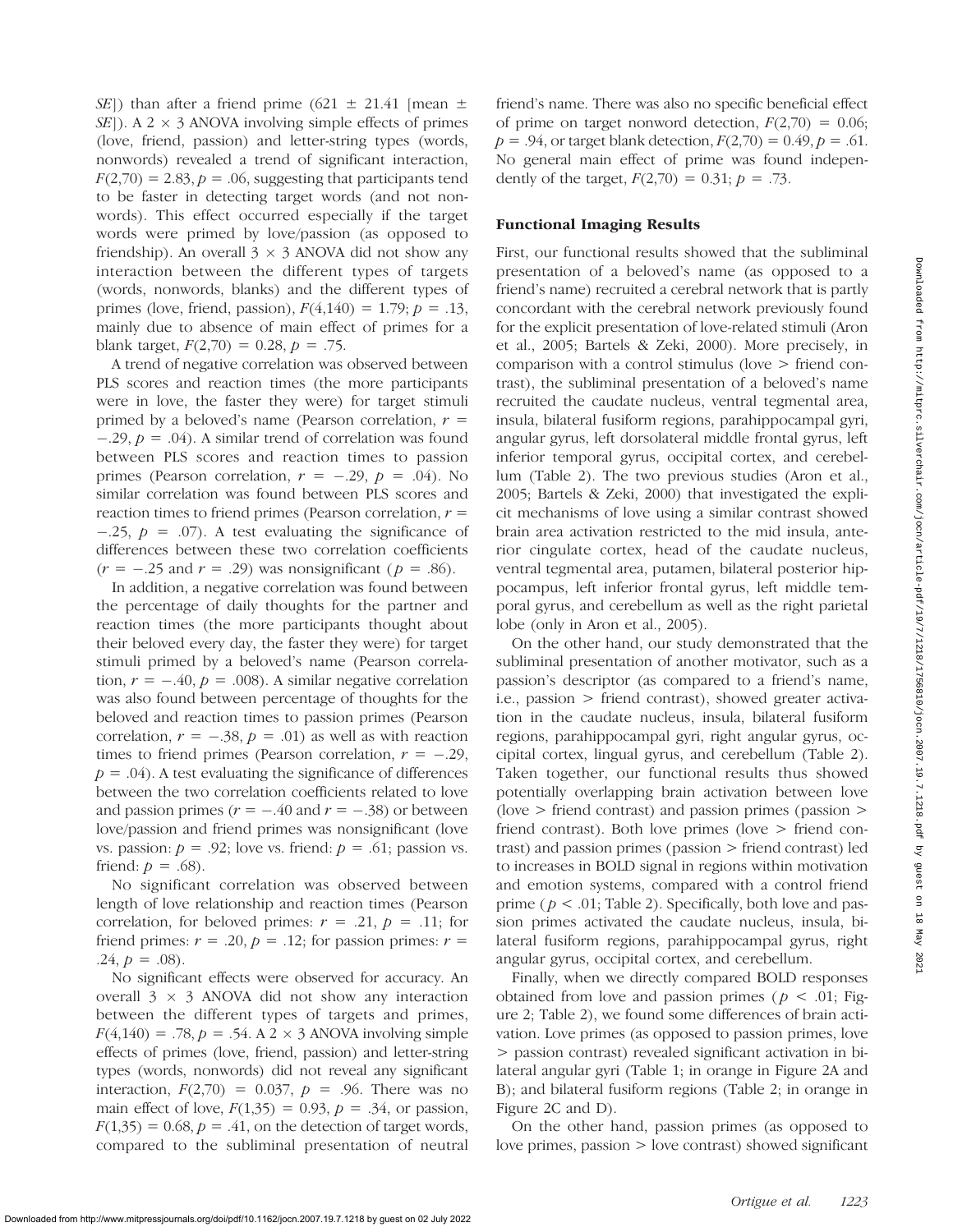|                         | Coordinates                                                                                                                                                                                                                                                                                                                                                                                                                                               |                |                             | Love > friend    |                  | Passion > Friend |                  | Love > Passion |                | Passion > Love |                |              |
|-------------------------|-----------------------------------------------------------------------------------------------------------------------------------------------------------------------------------------------------------------------------------------------------------------------------------------------------------------------------------------------------------------------------------------------------------------------------------------------------------|----------------|-----------------------------|------------------|------------------|------------------|------------------|----------------|----------------|----------------|----------------|--------------|
| Regions                 | $\mathcal{X}% _{0}=\mathcal{X}_{0}=\mathcal{X}_{0}=\mathcal{X}_{1}=\mathcal{X}_{1}=\mathcal{X}_{2}=\mathcal{X}_{1}=\mathcal{X}_{2}=\mathcal{X}_{3}=\mathcal{X}_{4}=\mathcal{X}_{5}=\mathcal{X}_{6}=\mathcal{X}_{7}=\mathcal{X}_{8}=\mathcal{X}_{9}=\mathcal{X}_{1}=\mathcal{X}_{1}=\mathcal{X}_{1}=\mathcal{X}_{1}=\mathcal{X}_{1}=\mathcal{X}_{2}=\mathcal{X}_{3}=\mathcal{X}_{4}=\mathcal{X}_{5}=\mathcal{X}_{6}=\mathcal{X}_{7}=\mathcal{X}_{8}=\math$ | $\mathcal{Y}$  | $\boldsymbol{z}$            | $\boldsymbol{t}$ | $\boldsymbol{t}$ | Cluster Size     | $\boldsymbol{t}$ | Cluster Size   | $\mathfrak{t}$ | Cluster Size   | $\mathfrak{t}$ | Cluster Size |
| Thalamus                | 6                                                                                                                                                                                                                                                                                                                                                                                                                                                         | $-8\,$         |                             | 10 6.14          |                  |                  |                  |                |                |                |                |              |
| Caudate nucleus         | 6                                                                                                                                                                                                                                                                                                                                                                                                                                                         | 12             |                             | 0 5.34 4.39      |                  | 80               | 3.49             | 193            |                |                |                |              |
| Brainstem/midbrain      |                                                                                                                                                                                                                                                                                                                                                                                                                                                           |                | $6 -22 -22 4.90 3.21$       |                  |                  | 13               |                  |                |                |                |                |              |
| Insula                  | $-26$                                                                                                                                                                                                                                                                                                                                                                                                                                                     | 20             |                             | $-4$ 4.97 3.75   |                  | 2275             | 3.47             | 7              |                |                |                |              |
|                         | 36                                                                                                                                                                                                                                                                                                                                                                                                                                                        | $-4$           |                             | 2 3.73 3.72      |                  | 291              | 3.01             | 193            |                |                |                |              |
| Occipitotemporal/       |                                                                                                                                                                                                                                                                                                                                                                                                                                                           |                | $36 -88 -18$ 5.33 2.38      |                  |                  | 49               |                  |                |                |                | 2.58           | 17           |
| fusiform region         |                                                                                                                                                                                                                                                                                                                                                                                                                                                           |                | $-48$ $-50$ $-24$ 4.65 3.33 |                  |                  | 57               | 2.62             | 17             | 3.11           | 148            |                |              |
|                         |                                                                                                                                                                                                                                                                                                                                                                                                                                                           | $64 - 52$      |                             | 16 4.25          |                  |                  | 2.47             | 21             | 2.66           | 113            |                |              |
|                         |                                                                                                                                                                                                                                                                                                                                                                                                                                                           | $-56$ $-70$    |                             | $-2$ 3.47        |                  |                  |                  |                |                |                | 3.18           | 52           |
| Parahippocampal gyrus   |                                                                                                                                                                                                                                                                                                                                                                                                                                                           |                | $34 -18 -28$ 5.03 4.06      |                  |                  | 405              | 2.71             | 21             |                |                |                |              |
|                         | $-40$                                                                                                                                                                                                                                                                                                                                                                                                                                                     |                | $-8$ $-34$ 4.91 2.79        |                  |                  | 46               | 3.15             | 100            |                |                | 3.30           | 191          |
| Angular gyrus           |                                                                                                                                                                                                                                                                                                                                                                                                                                                           | $-64 - 50$     |                             | 22 4.35          |                  |                  |                  |                | 2.65           | 51             |                |              |
|                         |                                                                                                                                                                                                                                                                                                                                                                                                                                                           | $66 - 44$      |                             | 32 4.33 2.45     |                  | 27               | 2.62             | 46             | 2.43           | 68             |                |              |
| Dorsolateral middle     | $-46$                                                                                                                                                                                                                                                                                                                                                                                                                                                     | 26             |                             | 26 4.51 3.09     |                  | 112              |                  |                |                |                |                |              |
| frontal gyrus           | 52                                                                                                                                                                                                                                                                                                                                                                                                                                                        | 38             |                             | 22 3.78          |                  |                  |                  |                |                |                |                |              |
| Superior temporal gyrus |                                                                                                                                                                                                                                                                                                                                                                                                                                                           | $66 - 14$      |                             | $-8$ 4.18        |                  |                  |                  |                |                |                |                |              |
| Inferior temporal gyrus |                                                                                                                                                                                                                                                                                                                                                                                                                                                           |                | $-44$ $-26$ $-20$ 4.39 2.70 |                  |                  | 43               |                  |                |                |                | 2.40           | 21           |
|                         |                                                                                                                                                                                                                                                                                                                                                                                                                                                           |                | $-64$ $-22$ $-10$ 4.52      |                  |                  |                  |                  |                |                |                |                |              |
| Occipital cortex        |                                                                                                                                                                                                                                                                                                                                                                                                                                                           | $-18$ $-96$    |                             | $-8$ 6.00 2.51   |                  | 138              | 2.61             | 42             |                |                |                |              |
|                         |                                                                                                                                                                                                                                                                                                                                                                                                                                                           | $18 - 94$      |                             | $-8$ 5.22        |                  |                  | 3.72             | 744            |                |                |                |              |
| Precuneus               |                                                                                                                                                                                                                                                                                                                                                                                                                                                           | $16 - 76$      |                             | 20 4.32          |                  |                  |                  |                |                |                |                |              |
| Lingual gyrus           |                                                                                                                                                                                                                                                                                                                                                                                                                                                           | $-12 -68$      |                             | $-2$ 4.05        |                  |                  | 2.41             | 52             |                |                |                |              |
| Cingulate gyrus         |                                                                                                                                                                                                                                                                                                                                                                                                                                                           | $10 - 40$      |                             | 20 3.97          |                  |                  |                  |                |                |                |                |              |
|                         |                                                                                                                                                                                                                                                                                                                                                                                                                                                           | $-6$ $-42$     |                             | 8 3.25           |                  |                  |                  |                |                |                | 3.21           | 19           |
| Precentral gyrus        | 64                                                                                                                                                                                                                                                                                                                                                                                                                                                        | $\overline{2}$ |                             | 24 3.66          |                  |                  |                  |                |                |                | 2.96           | 160          |
| Cerebellum              |                                                                                                                                                                                                                                                                                                                                                                                                                                                           |                | $12 -48 -38$ 5.17           |                  | 2.76             | 142              | 3.48             | 518            |                |                |                |              |
|                         |                                                                                                                                                                                                                                                                                                                                                                                                                                                           |                | $-36$ $-78$ $-52$ 4.04 4.3  |                  |                  | 651              | 4.45             | 510            |                |                | 2.63           | 184          |

Table 2. MNI Coordinates of Cerebral Activation Peaks

activation in the bilateral temporo-occipital junction, left parahippocampal and inferior temporal gyrus, left cingulate gyrus, right precentral gyrus, and cerebellum (Table 2; in blue in Figure 2).

In order to specifically compare our results with those obtained previously by Aron et al. (2005), we performed a between-subjects random effect analysis correlating BOLD responses and participant's scores on the PLS scores, first focusing on the love > friend contrast, as the Aron et al. analysis did. This method used previously by Aron et al. is known to provide strong evidence for the link of a function with an activated area. In the Aron et al. study, PLS scores had high positive correlations with activation in two of the regions that were significant for the contrast by itself, the right anteromedial caudate body ( $r = .60$ ,  $p = .012$ ) and the septum–fornix region ( $r = .54$ ,  $p = .008$ ). That is, the Aron et al. study participants who self-reported higher levels of love than others also showed greater activation than others in this region of the caudate and septum when viewing their beloved (Aron et al., 2005). (For planned comparisons, Aron et al. applied small volume corrections with a sphere as a region of interest. The coordinates for the centers of the following regions of interest were reported: VTA, caudate nucleus, putamen, accumbens/ subcallosal cortex/ventral striatum, amygdala, posterior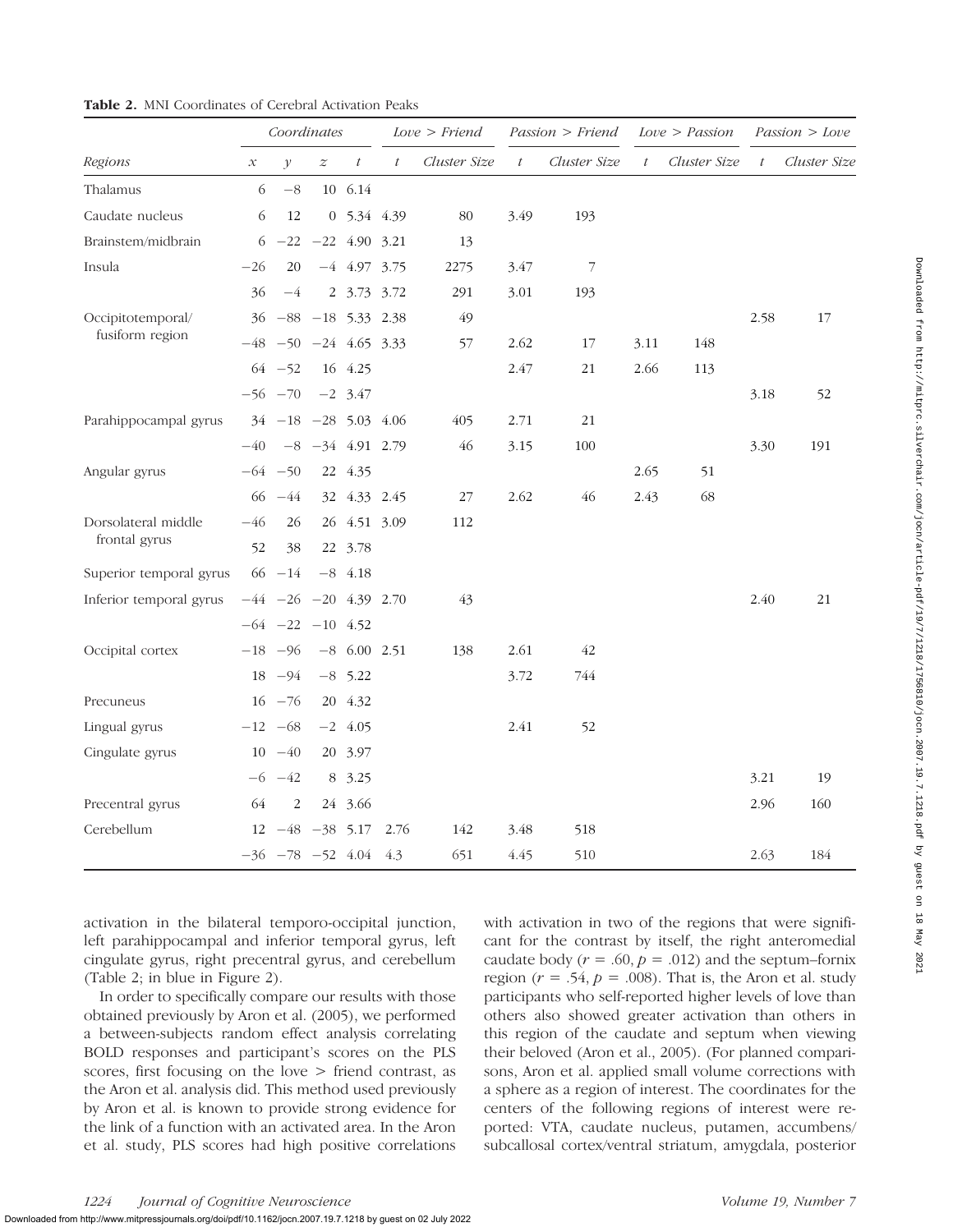Figure 2. BOLD responses obtained for love compared to passion (love > passion in orange; passion > love in blue), shown on lateral views of the fiducial left and right side of the brain. BOLD time courses, averaged over prime type (red, love; blue, passion; yellow, friend) were extracted for the significant regions between love and passion (love > passion) contrasts and are shown for the angular gyrus (A, left; B, right) and fusiform gyrus (C, left; D, right). Brain activities were mapped using the PALS human cortical atlas from Caret5 software (Van Essen, 2005).



hippocampus, cingulate, insula, retrosplenial cortex, and medial and lateral orbitofrontal cortex). As we did for our previous analyses described above, we performed this focused ''love > friend contrast'' between-subjects random effect analysis within the prime network (as described in Table 2). We corrected our correlations for multiple comparisons and only allowed a significant threshold at  $p < .01$ . Our results showed similar and also distinct findings as compared to the findings of Aron et al. Focusing on the love > friend contrast, our findings showed that PLS scores had high positive correlations with activation in some of the cerebral regions that were significant for the contrast by itself, that is, the caudate nucleus  $(r = .48, p = .003)$ , right parahippocampal gyrus (Pearson correlation,  $r = .46$ ,  $p =$ .005), angular gyrus ( $r = .39$ ,  $p = .01$ ), insula (left:  $r =$ .41,  $p = .01$ ; right:  $r = .38$ ,  $p = .02$ ), ventral tegmental area ( $r = .38$ ,  $p = .02$ ), and the left dorsolateral middle frontal gyrus ( $r = .40$ ,  $p = .01$ ). That is, participants who self-reported higher levels of love than others exhibited greater activation than others in these brain regions.

A similar method of analysis applied for the passion > friend contrast (as reported in Table 2) did not reveal similar significant correlation between BOLD responses and participant's scores on the PLS scores.

Focusing on the love > passion contrast (as described in Table 2), we found the same method of analysis showed high positive correlations between PLS scores and three of the cerebral regions that were significant for the contrast by itself, the left angular gyrus (Pearson correlation,  $r = .50$ ;  $p = .002$ ; Figure 3, Table 3) and the fusiform region bilaterally (left:  $r = .46$ ;  $p = .005$ ; right:  $r = .47$ ;  $p = .003$ ; Table 3). That is, participants who selfreported higher levels of love than others also exhibited greater activation than others in these brain regions. Because no studies have investigated the love > passion contrast previously, we also performed additional analyses correlating BOLD responses and the different love measures (9-point subjective intensity scale, percent of thoughts, length of being in love). This approach offers a broad overview of the present findings, although they were highly correlated with each other (as shown in Table 1). The 9-point subjective intensity scale had similarly correlated with the same brain regions: the left angular gyrus ( $r = .43$ ,  $p = .009$ ) and the fusiform region bilaterally (left:  $r = .46$ ,  $p = .005$ ; right:  $r = .44$ ,  $p = .007$ ; Table 3). On the other hand, percent of thoughts only showed a positive correlation with the right fusiform region ( $r = .43$ ,  $p = .008$ ) and a trend to a positive correlation with the left angular gyrus ( $r = .396$ ,  $p = .017$ ; Table 3). No correlation was observed between the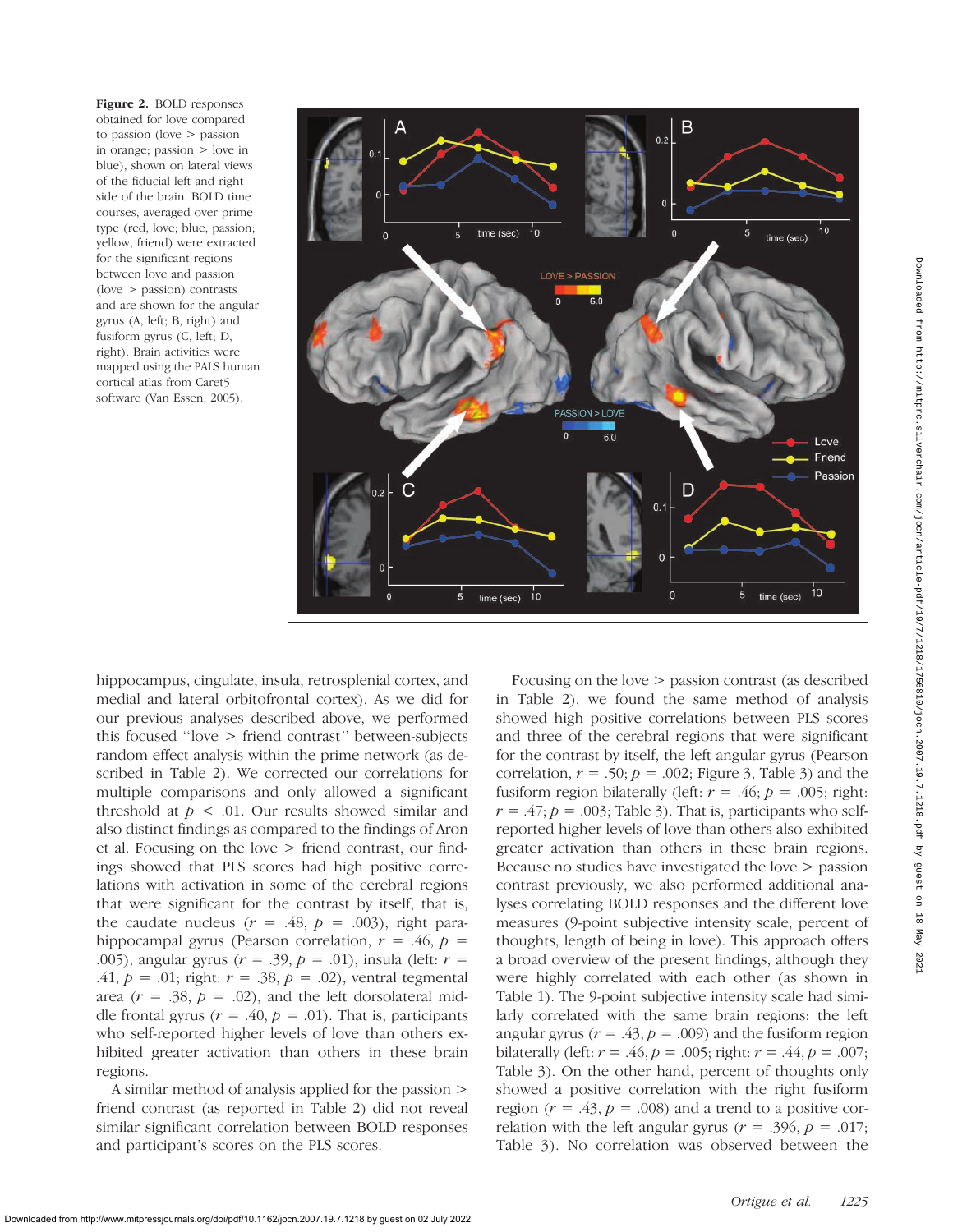

Figure 3. Brain activation correlated with the passionate love scale (PLS) scores of participants ( $p < .01$  corrected). (Left) Angular gyrus location for the correlation. (Right) Correlation of activity in the left angular gyrus with PLS scores. Participants who scored higher on the PLS scale showed stronger activations in a specific site  $(-60, -52, 28; x, y, z$  [mm] MNI coordinates) of a larger part of the angular gyrus.

length of time in love and the regions that were significantly activated for this specific contrast.

# DISCUSSION

Taken together, our results provide the first functional evidence that the subliminal presentation of a beloved's name (as compared to a friend's name) activates a specific pattern of brain activity, and these regions are more active for people who are more in love. This network for implicit effects of a beloved's name is partly concordant with the love-related network demonstrated by previous studies that investigated the explicit mechanisms of love. Nevertheless, our findings also reveal the involvement of some distinct brain areas. Thus, our results may have important future implications for understanding the unconscious mental representation of love in the brain.

## Love as an Implicit Motivator

First, we aimed to test whether facilitation priming effects could occur for unconscious representation of a beloved's name using a subliminal priming paradigm. The results are clear-cut. Two main results are important in this respect. First, we found that participants were faster to detect target stimuli when subliminally primed by a beloved's name, and not when subliminally primed by a friend's name. This phenomenon occurred especially for word detection. This demonstrates that the subliminal facilitation effect of love occurs at an associative level rather than a perceptual level. Women in love are not inherently faster based on a general emotional arousal but they are faster because of the mental associations they unconsciously created in their mind in relation to their internal state of being passionately in love. This indicates that subliminal passionate/emotional associations are sufficient to lead to automatic priming

Table 3. MNI Coordinates of Correlations between BOLD Responses for Love Minus Passion and Three Different Measures of Love (PLS, 9-Point Scale, and Percent of Thoughts)

|                                      |               |                        | Coordinates   |      |                |               | PLS Scores   |               | 9-Point Scale | Percent of Thoughts |              |
|--------------------------------------|---------------|------------------------|---------------|------|----------------|---------------|--------------|---------------|---------------|---------------------|--------------|
| Regions                              | $\mathcal{X}$ | v                      | $\mathcal{Z}$ | t    | Love > Passion | $\mathcal{D}$ | Cluster Size | $\mathcal{D}$ | Cluster Size  | D                   | Cluster Size |
| Occipitotemporal/<br>fusiform region |               | $-48$ $-50$ $-24$ 4.65 |               |      | 3.11           | .005          | 37           | .005          | 23            |                     |              |
|                                      | 64            | $-52$                  | 16            | 4.25 | 2.66           | .003          | 115          | .007          | 24            | .008                | 49           |
| Angular gyrus                        |               | $-64 - 50$             | 22            | 4.35 | 2.65           | .002          | 210          | .009          | 40            | .017                | 8            |
|                                      | 66.           | $-44$                  | 32            | 4.33 | 2.43           |               |              |               |               |                     |              |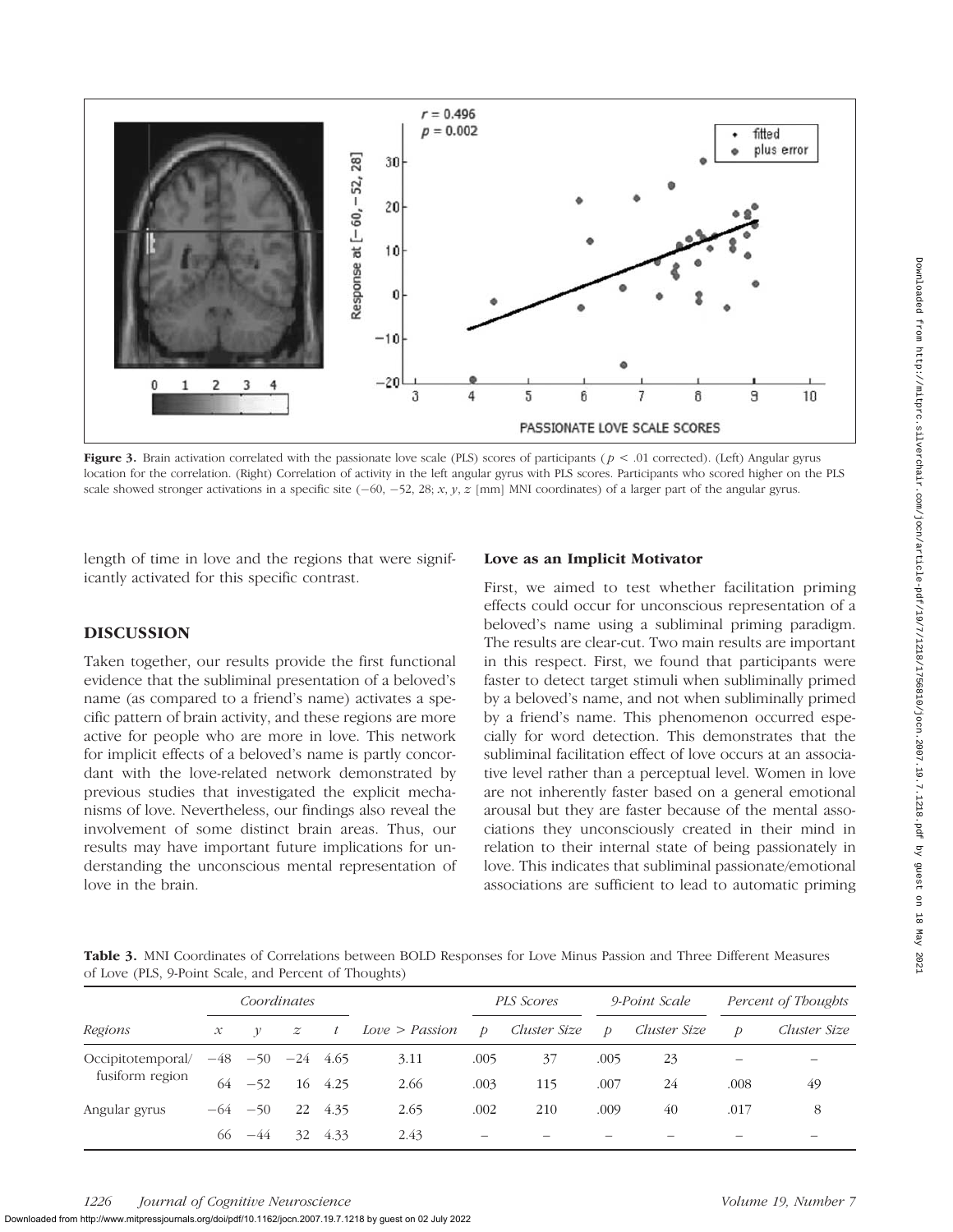on the basis of associative relatedness, which is defined as the extent to which the activation of one concept will call to mind another concept (e.g., Spruyt et al. 2004). Moreover, as expected, we found similar facilitation effects with a passion prime, in comparison with a friend prime. This highlights that the observed associative relatedness does not only call on emotional associations, but also on motivation mechanisms. This is coherent with Hebbian models of cortical language representation, which suggest that the representations of words are considered to include not only words' visual forms, but also their related memories (e.g., sounds, smells), and contextual encoding (Pulvermuller, 1996, 1999). Within such a Hebbian model, the behavioral priming effect arises when subliminal love or passion primes activate mental representations that are part of that particular state and, thus, implicitly modulates behavior, as previously suggested for other facilitation priming effects (Fergusson & Bargh, 2004; Innes-Ker & Niedenthal, 2002; Dehaene, Naccache, et al., 1998). In other words, our data suggest that the representation of a beloved's name may call for a goal-directed state sustained by higher order mechanisms rather than a specific emotion without any motivational or reward components (Bianchi-Demicheli et al., 2006; Aron et al., 2005; Aron & Aron, 1986). These selective facilitation effects also suggest underneath associative mechanisms that may be due to implicit automatic spreading of activation from both emotional and motivational associations (e.g., Spruyt et al., 2004; Musch & Klauer, 2003; Innes-Ker & Niedenthal, 2002).

## Unconscious Mental Representation of a Loved One

Our fMRI results show that the subliminal presentation of a beloved's name (as compared to a friend's name) activates some cortical regions that are known to be also recruited during the conscious presentation of beloved's faces (Aron et al., 2005; Bartels & Zeki, 2000). Thus, our results suggest that the subliminal presentation of love-related stimuli correspond to variations in neural response that extend beyond a visual memory for subliminal words. The subliminal presentation of a beloved's name may implicitly activate the structural visual form of the word and also a more complex representation of the beloved. In agreement, our fMRI results highlight that love calls for higher order motivational and reward mechanisms rather than a specific emotion per se. First, the overlap between the neural network observed for love primes (love > friend contrast) and that observed for passion primes (passion > friend contrast) demonstrates that both love and passion primes recruited emotion/motivation/dopamine systems (Aron et al., 2005; Bartels & Zeki, 2000; Gisiger et al., 2000). In accordance with the Dehaene–Changeux model as well as the Aron et al. (2005) motivation assumption, these

results reinforce our behavioral results by demonstrating dopaminergic-driven facilitation effects of both love and passion on reaction times. Then, the subliminal presentation of a beloved's name (as opposed to another motivator such as a passion's descriptor, love > passion contrast) also show activation in higher order brain areas, such as those known to be involved in conceptual thinking and metaphors (von Bubnoff, 2005). These differences of brain activation contrast with the equivalent behavioral results we obtained for passion and love primes. Although this result might seem surprising, it is coherent with Hebbian models of cortical language representation, which suggest that the representations of words may be segregated throughout cerebral hemispheres by their conceptual structures (Gisiger et al., 2000; Pulvermuller, 1996, 1999).

# Love and the Self

Critically, love primes recruited bilateral fusiform and angular gyri, two brain regions involved in integration of abstract representations (Arzy, Seeck, Ortigue, Spinelli, & Blanke, 2006; Jackson, Brunet, Meltzoff, & Decety, 2006; Saxe & Kanwisher, 2003; Blanke, Ortigue, Landis, & Seeck, 2002). Although some might attribute our effects to some bottom-up attention mechanisms because of the specific salience of the subliminal stimuli (Anderson, 2005; Corbetta & Shulman, 2002; Anderson & Phelps, 2001), this could not account for all brain activations. For instance, even if we agree that arousal mechanisms may take place when contrasting primes with different salience (such as "love > friend" or "passion > friend''), automatic arousal mechanisms could not explain the difference of brain activation between two stimuli with equivalent salience, or at least with equivalent frequency of thoughts on target (such as love primes and passion primes). Instead, the implication of these brain areas calls for higher order mechanisms. Our assumption is reinforced by the positive correlation between BOLD responses in these brain areas and the different measures of love (PLS scores, intensity, and percent of thoughts). On the other hand, the absence of correlation between brain activation in these brain areas and the length of being in love underlines that the fusiform region and the angular gyrus do not seem directly ''love time dependent.'' This is coherent with the only previous study that assessed this question (Aron et al., 2005) and showed changes in several regions as the relationship changes, but not in the angular gyrus and the fusiform regions. Instead, activity related to the length of the relationship was found in the right insula, the right anterior and posterior cingulate cortex, and the right posterior cingulated/retrospenial cortex (Aron et al., 2005).

Moreover, a growing body of evidence demonstrates that the angular and fusiform gyri not only call for automatic attentional mechanisms but also higher order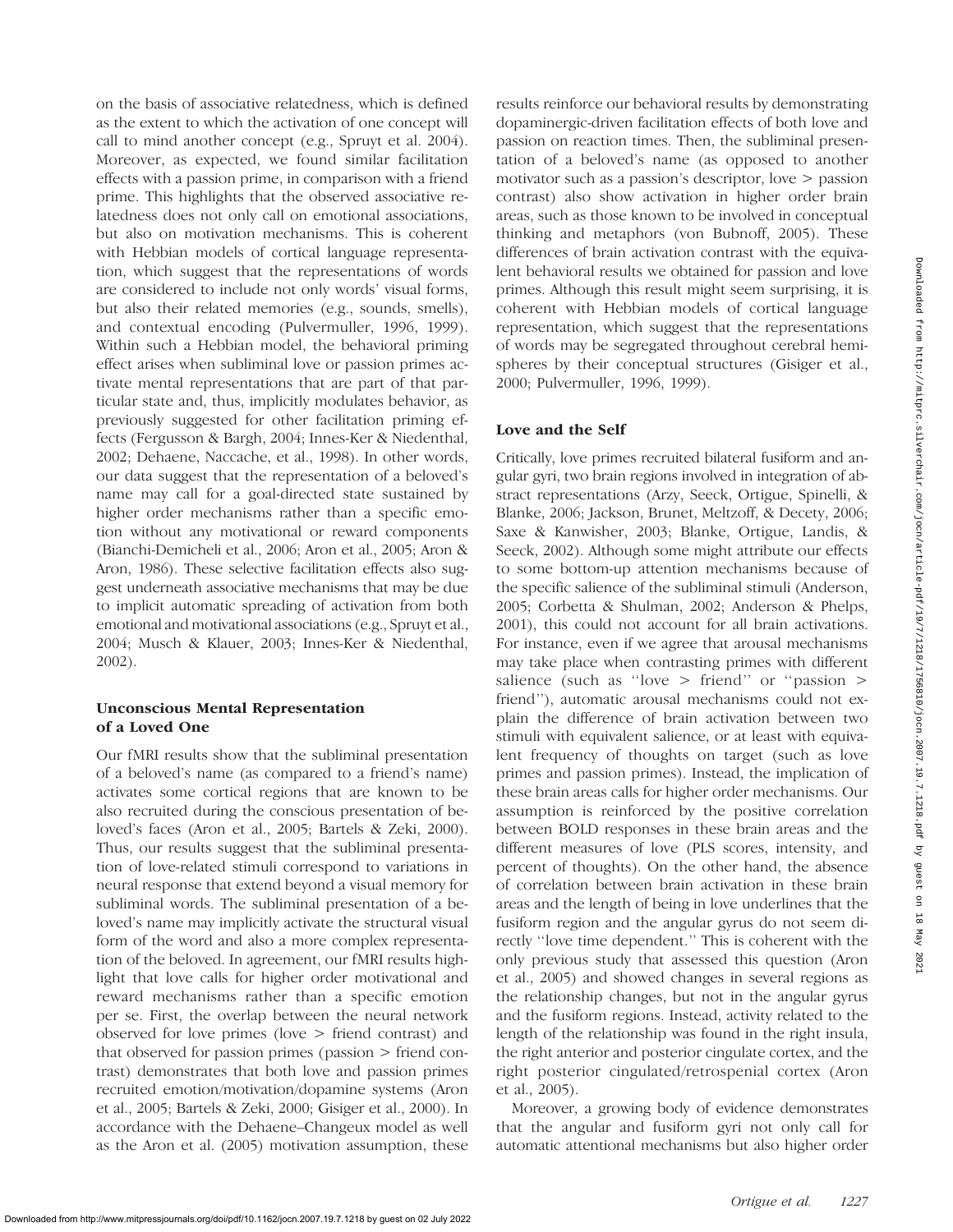processes, such as episodic retrieval and conceptual knowledge (Ashby & O'Brien, 2005; Giesbrecht, Camblin, & Swaab, 2004). For instance, love could be considered as a learned response from episodic memories and positive associative reinforcements that may be primary (such as pleasant feeling) and secondary (such as mental association between the beloved's presence and good feelings; Brehm, Miller, Perham, & Miller, 2002; Smith & Queller, 2000; Carlston & Smith, 1996; Sternberg & Barnes, 1988). More critically, the angular gyrus is known to be involved in the abstract representation of the self (Arzy et al., 2006; Blanke et al., 2002). This lets us speculate that the unconscious representation of a beloved's name is among others directed to the self. This is concordant with previous studies suggesting that intense lifetime achievements (e.g., love) are a central human motivation to ''expand the self'' (Aron & Aron, 1986, 1996; Epstein, 1973; Rogers, 1969; White, 1959). Our findings are also in agreement with theories in social psychology suggesting that the expansion of the self involves two phases: expansion, then integration of each new expansion by incorporating aspects (e.g., new skills, attitudes, resources, behaviors) of another into the self (Aron & Aron, 1986, 1996; Hatfield & Walster, 1978; Epstein, 1973; Rogers, 1969; Bataille, 1962; White, 1959). The angular gyrus is important in (a) integration of abstract representations of others (Jackson et al., 2006), (b) social cognition related to the ability to reason about the contents of mental states, such as desire (Saxe & Kanwisher, 2003), or both. In addition, the temporoparietal junction is an association brain area considered pivotal in carrying out cross-modal information (Bremmer, Schlack, Duhamel, Graf, & Fink, 2001; Calvert, Campbell, & Brammer, 2000). This is of particular importance for the concept of love, which is based on multidimensional components (Sternberg & Barnes, 1988; Hendrick & Hendrick, 1986). Because ''a love experience will not expand the self if it cannot be integrated'' (Aron & Aron, 1986; James, 1890/1950), this brain area might be crucial for self-expansion by integrating different love-related sensations and extracting a common, abstract representation from them.

## Possible Limitations and Future Directions

There are some factors that restrict our interpretation of the data in this study and that could be examined more closely in the future. Because there are not many previous studies of the neural basis of love and none about the neural basis of passion, our study constitutes a first step and includes some limitations. First, because no study has previously unraveled the implicit neural basis of love and passion, we did not feel justified in using only regions of interest, which might exclude important and novel results. In particular, the reliance on a priori regions of interest increases the likelihood that researchers focus on a narrowly defined set of brain areas for particular cognitive functions. Although that approach is appropriate for cognitive processes such as face recognition where the neural substrates are well defined, the field of fMRI research into love and abstract concepts is so novel that we do not feel a region-of-interest approach is sensible. By using a masking approach, we are able to obtain adequate protection against false positives without limiting our conclusions.

Second, in our experiment the participants were only women. This selection criterion could make the results a bit different from those obtained in the two previous studies that used a mix of genders (Aron et al., 2005; Bartels & Zeki, 2000).

Finally, due to the absence of a ''passionate scale'' for hobby, as was available for love, no correlation between intensity of passion and BOLD responses could be done in the present study. This area would benefit from the development of standardized questionnaires evaluating the different types and degrees of passion. This would be helpful to better understand the neural modulation of a passion with respect to its intensity.

Our study of subliminal love primes is the first fMRI investigation of this phenomenon, which is considered to be both a concept and a motivational factor. Further work will be needed to distinguish between different types of passions (for objects or for hobbies) and different types of love (for a partner or a child) and to better understand the conceptual framework underlying love representations in the brain.

#### Conclusion

The present study reveals that the neuroscience of love might provide not only essential clues for understanding emotion and motivation systems, but also how one's unconscious may be enhanced by desire.

#### Acknowledgments

We thank Prof. M. Gazzaniga for his helpful comments on a previous version of the manuscript. This study was supported by the Swiss National Foundation for research in Biology and Medicine (grant 1223/PASMA 111563/1). The experiment was carried out using Matlab 7.0.1 and Cogent 2000 developed at the Laboratory of Neurobiology and the Wellcome Department of Imaging Neuroscience, University College London. The authors declare that they have no competing financial interests.

Reprint requests should be sent to Scott T. Grafton, Sage Center for the Study of the Mind and Department of Psychology, Building 251, Room 3837, University of California, Santa Barbara, CA 93106, or via e-mail: grafton@psych.ucsb.edu or ortigue@ psych.ucsb.edu.

## **REFERENCES**

Anderson, A. K. (2005). Affective influences on the attentional dynamics supporting awareness. Journal of Experimental Psychology and Genetics, 134, 258–281.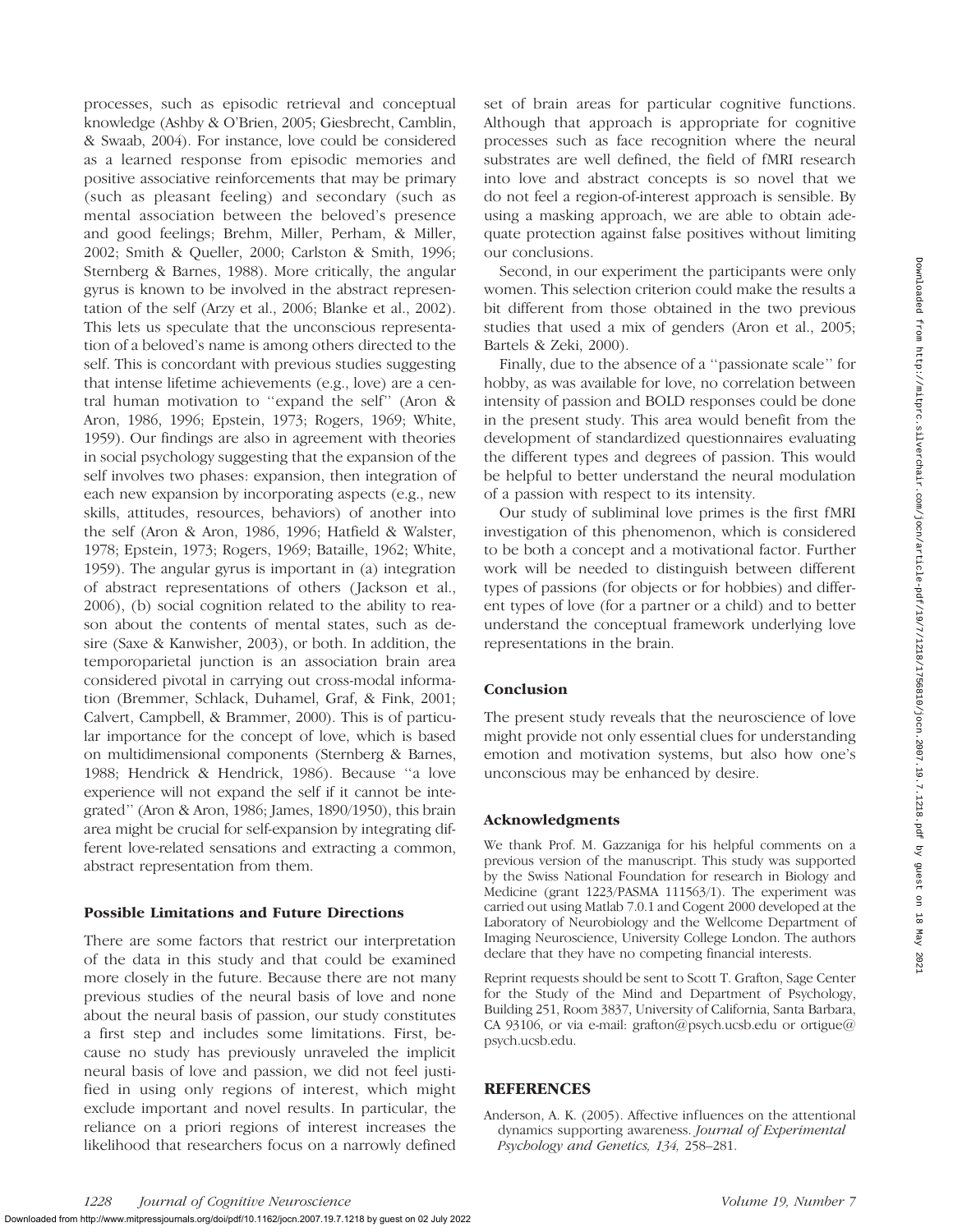Anderson, A. K., & Phelps, E. A. (2001). Lesions of the human amygdala impair enhanced perception of emotionally salient events. Nature, 411, 305–309.

Aron, A., & Aron, E. N. (1986). Love and the expansion of self: Understanding attraction and satisfaction. New York: Hemisphere.

Aron, A., & Aron, E. N. (1991). Love and sexuality. In K. McKinney & S. Sprecher (Eds.), Sexuality in close relationships (pp. 25–48). Hillsdale, NJ: Erlbaum.

Aron, A., & Aron, E. N. (1996). Love and expansion of the self: The state of the model. Personal Relationships, 3, 45–58.

Aron, A., Fisher, H., Mashek, D. J., Strong, G., Li, H., & Brown, L. L. (2005). Reward, motivation, and emotion systems associated with early-stage intense romantic love. Journal of Neurophysiology, 94, 327-337.

Arzy, S., Seeck, M., Ortigue, S., Spinelli, L., & Blanke, O. (2006). Induction of an illusory shadow person. Nature, 443, 287.

Ashby, F. G., & O'Brien, J. B. (2005). Category leaning and multiple memory systems. Trends in Cognitive Sciences, 9, 83–89.

Bartels, A., & Zeki, S. (2000). The neural basis of romantic love. NeuroReport, 11, 3829–3834.

Bartels, A., & Zeki, S. (2004). The neural correlates of maternal and romantic love. Neuroimage, 21, 1155–1166.

Bataille, G. (1962). Eroticism (M. Dalwood, Trans.). London: Calder.

Berscheid, E., & Meyers, S. A. (1996). A social categorical approach to a question about love. Personal Relationships, 3, 19–43.

Bianchi-Demicheli, F., Grafton, S. T., & Ortigue, S. (2006). The power of love on the human brain. Social Neuroscience, 1, 90–103.

Blanke, O., Ortigue, S., Landis, T., & Seeck, M. (2002). Stimulating illusory own-body perceptions. Nature, 19, 269–270.

Bradley, M. M., & Lang, P. J. (1999). Affective norms for English words (ANEW): Stimuli, instruction manual and affective ratings (Technical report C-1). Gainesville, FL: The Center for Research in Psychophysiology, University of Florida.

Brehm, S. S., Miller, R., Perham, D., & Miller, C. S. (2002). Intimate relationships (3rd ed.). New York: McGraw-Hill Humanities.

Bremmer, F., Schlack, A., Duhamel, J. R., Graf, W., & Fink, G. R. (2001). Space coding in primate posterior parietal cortex. Neuroimage, 14, S46–S51.

Buss, D. M. (2003). The evolution of desire. New York: Basic Books.

Calvert, G. A., Campbell, R., & Brammer, M. J. (2000). Evidence from functional magnetic resonance imaging of crossmodal binding in the human hetero-modal cortex. Current Biology, 10, 649–657.

Carlston, D. E., & Smith, E. R. (1996). Principles of mental representation. In E. T. Higgins & A. Kruglanski (Eds.), Social psychology: Handbook of basic principles (pp. 184–210). New York: Guilford Press.

Clark, M. S., & Mills, J. (1979). Interpersonal attraction in exchange and communal relationships. Journal of Personality and Social Psychology, 37, 12–24.

Coltheart, M. (1981). The MRC psycholinguistic database. Quarterly Journal of Experimental Psychology, 33A, 497–505.

Corbetta, M., & Shulman, G. L. (2002). Control of goal-directed and stimulus-driven attention in the brain. Nature Review Neuroscience, 3, 201–216.

Dehaene, S., & Changeux, J. P. (2000). Reward-dependent

learning in neuronal networks for planning and decision making. Progress in Brain Research, 126, 217–229.

- Dehaene, S., Changeux, J. P., Naccache, L., Sackur, J., & Sergent, C. (2006). Conscious, preconscious, and subliminal processing: A testable taxonomy. Trends in Cognitive Sciences.
- Dehaene, S., Kerszberg, M., & Changeux, J. P. (1998). A neuronal model of a global workspace in effortful cognitive tasks. Proceedings of the National Academy of Sciences, U.S.A., 95, 14529–14534.
- Dehaene, S., Naccache, L., Le Clec, H. G., Koechlin, E., Mueller, M., Dehaene-Lambertz, G., et al. (1998). Imaging unconscious semantic priming. Nature, 395, 597–600.
- Diedrichsen, J., & Shadmehr, R. (2005). Detecting and adjusting for artifacts in fMRI time series data. Neuroimage, 27, 624–634.
- Eimer, M., & Schlaghecken, F. (1998). Effects of masked stimuli on motor activation: Behavioral and electrophysiological evidence. Journal of Experimental Psychology Human Perception and Performance, 24, 1737–1747.
- Epstein, S. (1973). The self-concept revisited: Or a theory of a theory. American Psychologist, 28, 404–416.
- Esch, T., & Stefano, G. B. (2005). The neurobiology of love. Neuro Endocrinology Letters, 26, 175–192.
- Fazio, R. H., Sanbonmatsu, D. M., Powell, M. C., & Kardes, F. R. (1986). On the automatic activation of attitudes. Journal of Personality and Social Psychology, 50, 229–238.
- Fisher, H. (2004). Why we love? New York: Henry Holt.
- Fisher, H., Aron, A., & Brown, L. L. (2005). Romantic love: An fMRI study of a neural mechanism for mate choice. Journal of Comparative Neurology, 493, 58–62.
- Giesbrecht, B., Camblin, C. C., & Swaab, T. Y. (2004). Separable effects of semantic priming and imageability on word processing in human cortex. Cerebral Cortex, 14, 521–529.
- Gisiger, T., Dehaene, S., & Changeux, J. P. (2000). Computational models of association cortex. Current Opinion in Neurobiology, 10, 250–259.
- Hatfield, E., & Sprecher, S. (1986). Measuring passionate love in intimate relationships. Journal of Adolescence, 9, 383–410.
- Hatfield, E., & Walster, G. W. (1978). A new look at love. New York: Addison-Welsey.

Hendrick, C., & Hendrick, S. (1986). A theory and method of love. Journal of Personality and Social Psychology, 50, 392–402.

Henson, R. N. (2003). Neuroimaging studies of priming. Progress in Neurobiology, 70, 53–81.

Innes-Ker, A., & Niedenthal, P. M. (2002). Emotion concepts and emotional states in social judgment and categorization. Journal of Personality and Social Psychology, 83, 804–816.

Jackson, P. L., Brunet, E., Meltzoff, A. N., & Decety, J. (2006). Empathy examined through the neural mechanisms involved in imagining how I feel versus how you feel pain. Neuroimage, 44, 752–761.

James, W. (1950). The principles of psychology. New York: Dover. (Original work published 1890.)

Kucera, H., & Francis, W. N. (1967). Computational analysis of present-day American English. Providence, RI: Brown University Press.

Mashek, D., Aron, A., & Fisher, H. E. (2000). Identifying, evoking, and measuring intense feelings of romantic love. Representative Research in Social Psychology, 24, 48–55.